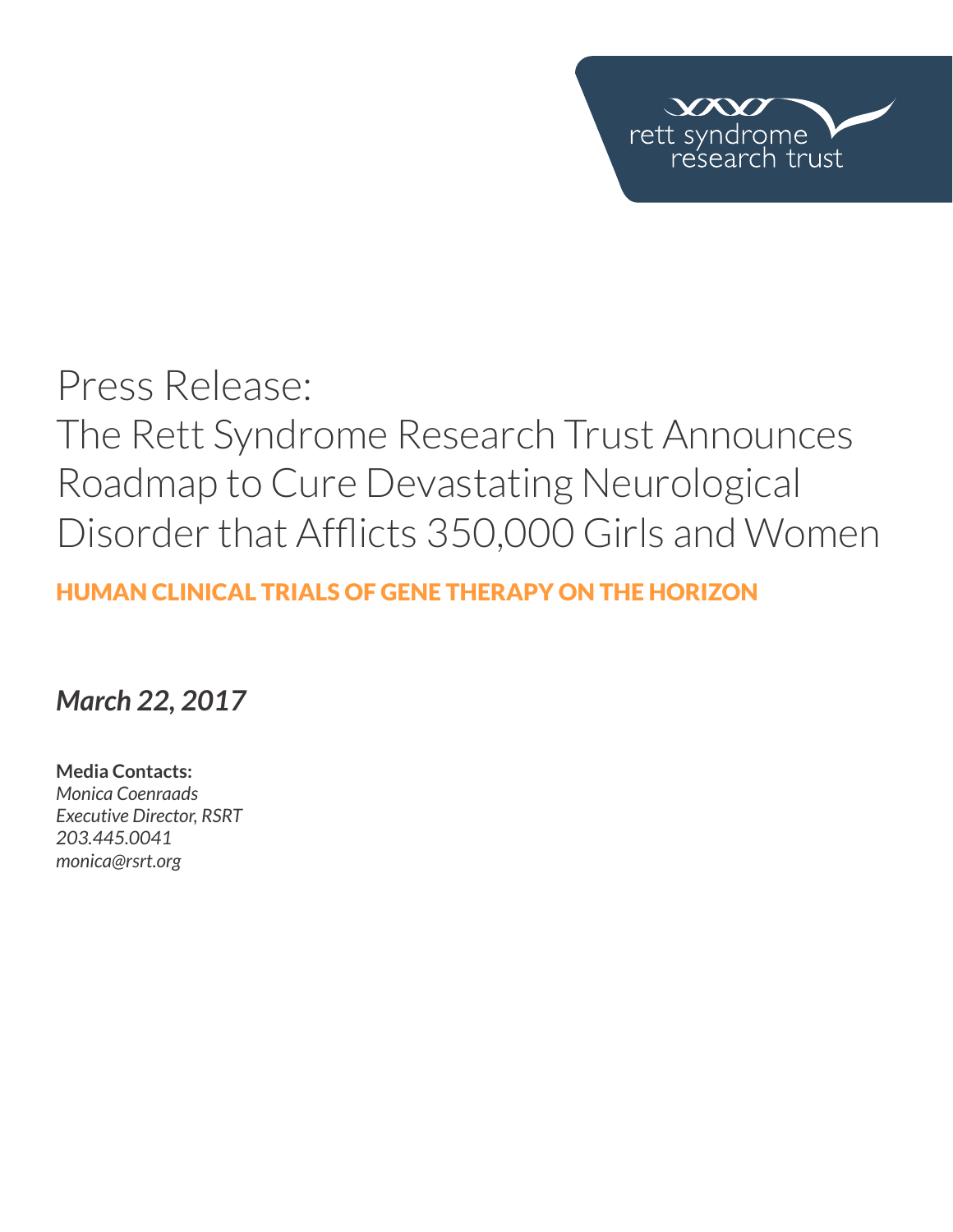#### The Rett Syndrome Research Trust Announces Roadmap to Cure Devastating Neurological Disorder that Afflicts 350,000 Girls and Women



**TRUMBULL, CT** — The Rett Syndrome Research Trust (RSRT) announced today a historic plan to cure Rett Syndrome, a devastating neurological disorder that afflicts 350,000 individuals worldwide. Rett Syndrome is caused by alterations in a single gene, *MECP2*, located on the X chromosome, and almost exclusively strikes females. Following a normal infancy, Rett Syndrome takes effect in toddlerhood depriving children of speech, hand use, and normal movement often including the ability to walk. Other common symptoms include extreme anxiety, tremors, seizures, breathing difficulties, and digestive problems. Cognitive abilities remain largely intact trapping able-minded children in disabled bodies. Although most children survive to adulthood, they require total round-the-clock care.

RSRT has developed a three-year, \$33 million transformational research plan called the *Roadmap to a Cure*. At the core of the *Roadmap* are four curative approaches, all attacking the root cause of the disorder, *MECP2*. Gene therapy, the delivery of healthy copies of the *MECP2* gene to compensate for the mutated copy, is the most advanced and will be RSRT's lead program. Contingent on sufficient funding and requisite FDA approvals, the *Roadmap* is anticipated to enable the first clinical trial of gene therapy for people with Rett Syndrome.

RSRT's founder and executive director, Monica Coenraads, adds, "Our goal at RSRT has always been a cure, not merely symptom improvement. With that goal in mind RSRT assembled a team of elite scientists and in 2014 launched the *MECP2 Gene Therapy Consortium*. The results have exceeded expectations. In just three years, our consortium has developed a therapy that is safe and effective in animal models. The next step is to test safety and efficacy in individuals with Rett Syndrome, providing an opportunity our children so richly deserve. RSRT will do everything in its power to expedite the process."

Randall Carpenter, MD, RSRT's Chief Scientific Officer with decades of translational medicine experience says, "The magnitude of efficacy in the mouse models of Rett Syndrome is much greater than that of any drug in development and suggests that significant benefit may be achieved in people. Importantly, gene therapy is applicable to any and all *MECP2* mutations and deletions." Beyond gene therapy RSRT will pursue other curative approaches including protein replacement, RNA editing and MECP2 Reactivation.

In addition to the curative approaches the *Roadmap* will lay the groundwork for the development of objective, sensitive and FDA- and EMA-approvable outcome measures. This will enhance clinical trial effectiveness and help attract industry investments in Rett Syndrome.

RSRT's research is also yielding key insights relevant for treating related neurological diseases such as autism and neurodevelopmental disorders like CDKL5, Fragile X and Angelman Syndrome. Although the genetic causes vary, some individuals with these disorders have alterations in the same brain pathways and should therefore respond to the same treatments. The gene therapy trials will inform development for all single-gene disorders that, like Rett, require broad distribution of the gene therapy product to the brain. The potential to impact millions of lives is significant.